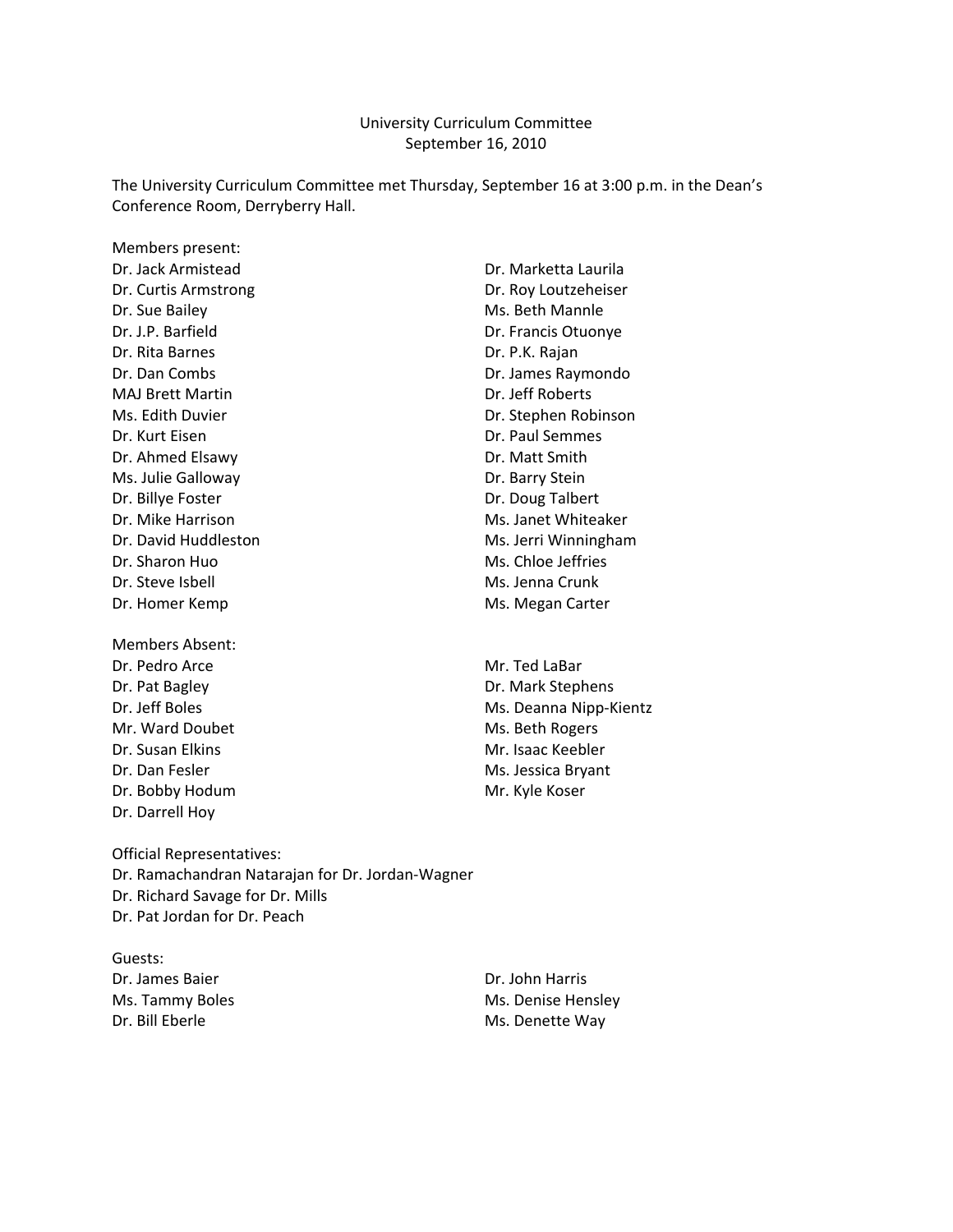### **SUMMARY OF PROCEEDINGS**

- I. Approval of agenda as revised
- II. Approval of March 25 minutes
- III. Approval of RODP BPS Concentrations‐Health Adm. & International Org. Leadership
- IV. Approval of curriculum changes from the Department of Physics
- V. Approval of course changes from the School of Agriculture
- VI. Approval of course addition, deletion, changes and curriculum changes from the Department of Manufacturing and Industrial Technology
- VII. Approval of course deletions, changes and curriculum changes from the Department of Computer Science
- VIII. Approval of course changes from the College of Education
- IX. Approval of course change from the Department of Accounting
- X. Other such matters

# **I. Approval of Agenda as Revised**

Dr. Raymondo requested the following revisions to the agenda: 1) Delete item #10, 2) Announcement from ADP, 3) APES Demonstration.

**Motion.** Dr. Talbert moved to approve the revisions. The motion was seconded by Dr. Foster and carried.

### **II. Approval of March 25, 2010 minutes**

Dr. Kemp moved to approve the minutes as submitted. The motion was seconded by Dr. Stein and carried.

### **III. Approval of RODP BPS Concentrations – Health Adm. & International Organization Leadership**

Dr. Harris, representing the TBR RODP Committee, presented two new concentrations. Dr. Harris stated that the degree designation at Tech is a Bachelor of Science with a major in Professional Studies. The current implementation date is targeted for Spring 2011.

On Form PS – Program Structure, a correction was requested to change "SPAN 355" to "SPAN 3550". A concern was voiced that the concentrations do not include a foreign language requirement.

The required TBR proposals are on file in the Associate Vice President's Office for Academic Affairs.

**Motion.** Dr. Loutzenhesier moved to approve the two concentrations. The motion was seconded by Dr. Talbert and carried.

### **IV. Approval of Curriculum Changes from the Department of Physics**

In a memorandum dated August 27, 2010, approval was requested for the following:

### Curriculum Changes:

- 1. Add CSC 2101 as a requirement for physics majors
- 2. Reduce the number of elective hours in the physics requirements by 1

**Motion.** Dr. Robinson moved to approve the changes effective Fall 2011. The motion was seconded by Dr. Talbert and carried.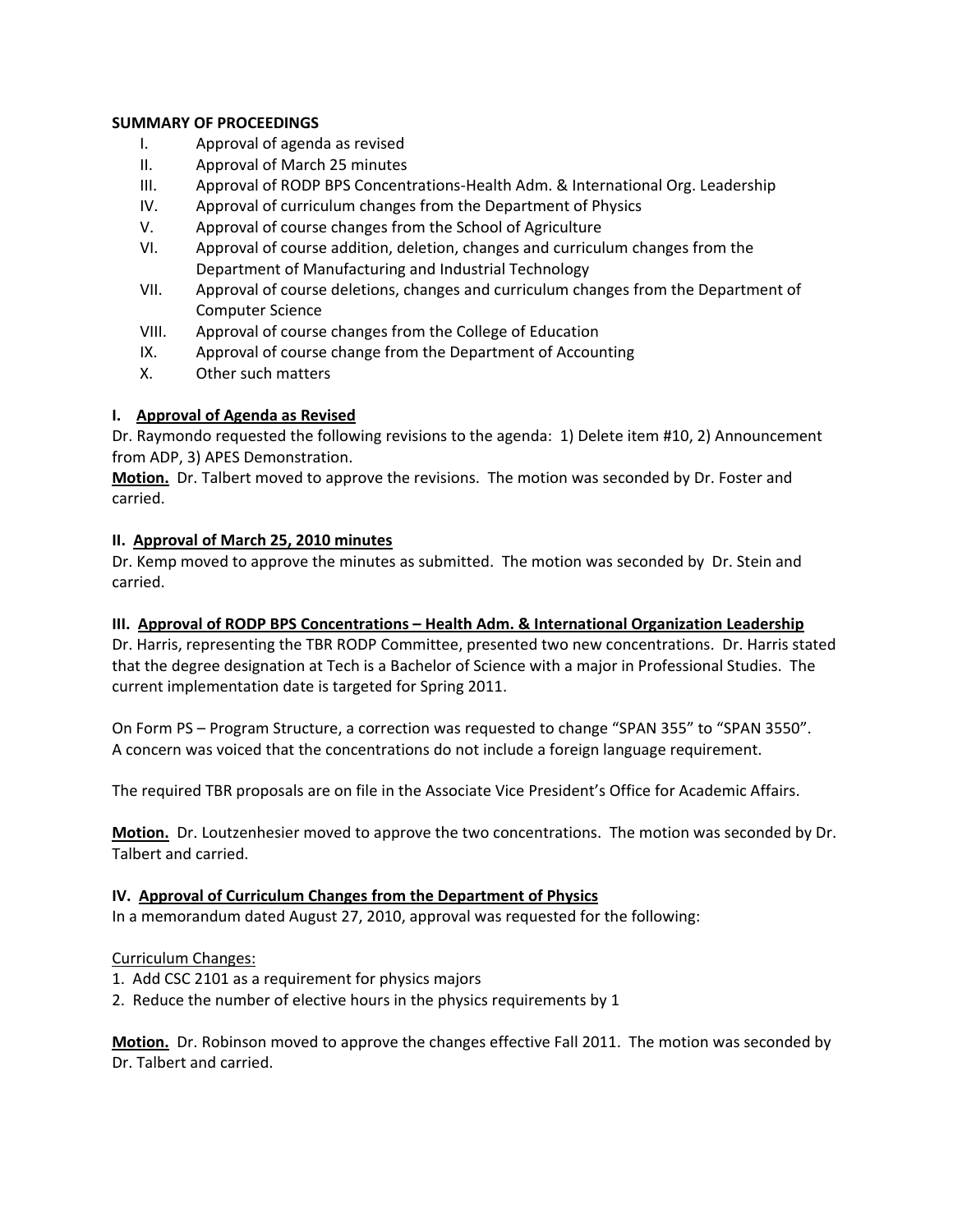#### **V. Approval of Course Changes from the School of Agriculture**

In a memorandum dated September 1, 2010, approval was requested for the following:

#### Course Changes:

From:

AGET 2110. Engineering Technology in Agriculture. Fall. (E). Lec. 2. Lab 2. Credit 3. Application of engineering principles to agricultural structures, electrification and food and fiber processing.

AGET 3110. Engineering Technology in Agriculture II. Spring. Lec. 2. Lab. 2. Credit 3. Application of engineering principles to agricultural power and machinery, soil and water conservation and animal waste management.

AGET 3320. Small Power Equipment. Spring. (O). Lec. 2. Lab. 2. Credit 3. Principles of operation, adjustment and maintenance of small internal combustion engines and associated equipment.

AGET 3510. Agricultural Surveying. Spring. (E). Lec. 2. Lab. 3. Credit 3. Elementary surveying including use of the steel tape, level and transit with practice in traversing, leveling and area computations.

AGET 3560. Turf Systems Irrigation Design. Lec. 2. Lab 2. Credit 3. Irrigation system design for turf‐based systems including residential lawns, commercial properties, athletic fields and golf courses. Irrigation scheduling and water demand are presented to provide management capabilities.

AGET 3620. Computer Aided Design in Agriculture. Fall and Spring. Lec. 1. Lab. 4. Credit 3. Prerequisite: AGET 2110 or consent of instructor. An introduction to the principles of computer aided drafting and design with emphasis on agricultural building, machinery, irrigation and landscaping.

AGET 4220 (5220). Agricultural Machinery and Tractors. Spring. (E). Lec. 2. Lab. 2. Credit 3. Principles of operation, selection and economic utilization of agricultural power units and equipment.

AGET 4610 (5610). Greenhouse Structures and Landscaping Equipment. Fall. (O). Lec. 3. Credit 3. Prerequisite: AGET 2110 or consent of instructor. Selection, design, construction and operation of greenhouse structures and related nursery and landscaping equipment.

AGET 4620 (5620). Agricultural Structures. Fall. (E). Lec. 2. Lab. 2. Credit 3. Prerequisite: AGET 2110 or consent of instructor. Planning; drawing; materials; principles of construction with respect to arrangement, location and environmental control; plan reading.

AGET 4720 (5720). Agricultural Systems Technology. Lec. 3. Credit 3. Application of engineering principles to fluid flow, electrical controls, refrigeration, heat transfer, drying, irrigation, drainage and hydraulic systems as applied to agriculture.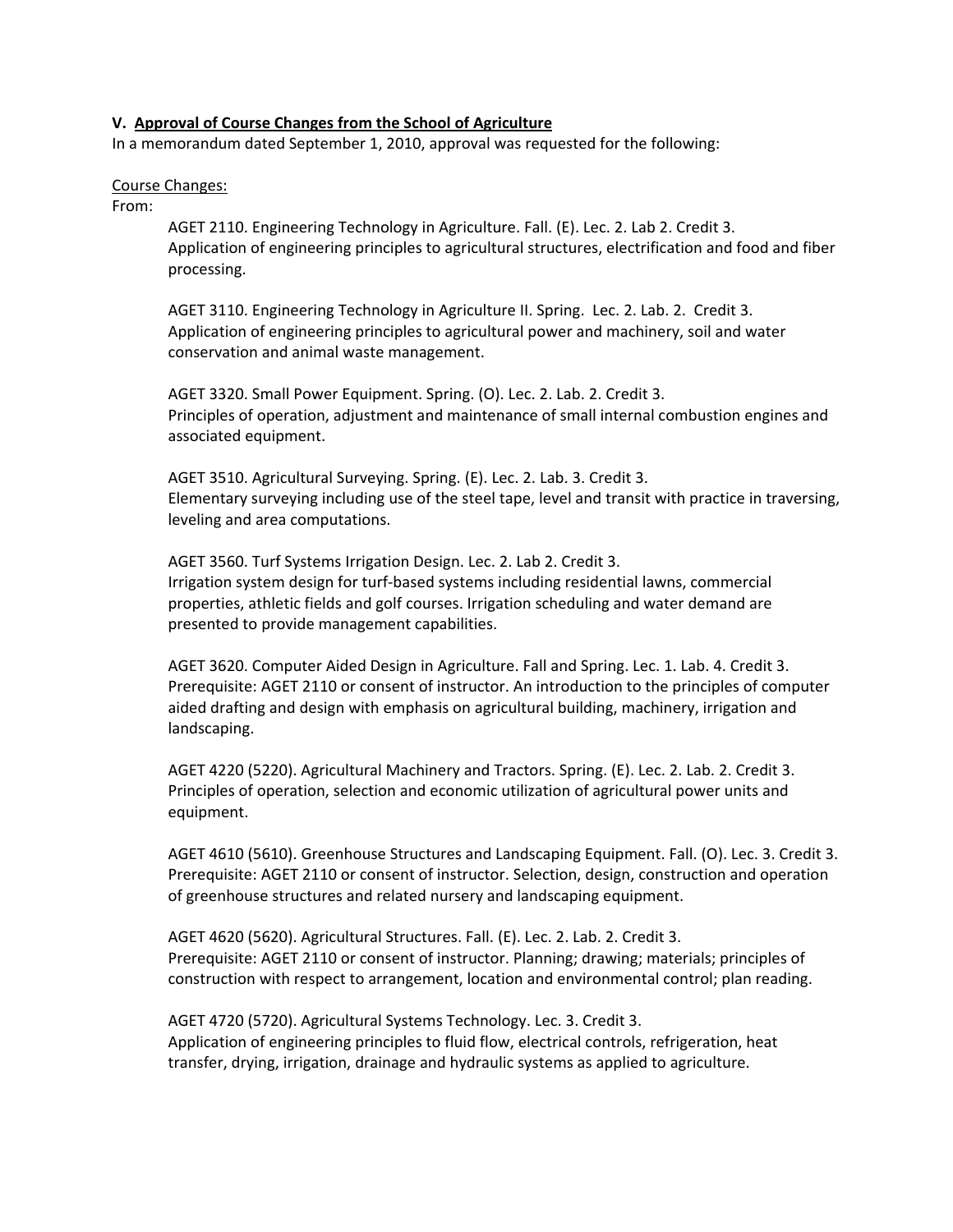AGET 4940, 4950, 4960, 4970, 4980 (5940‐5950). Agricultural Engineering Technology Topics. Credit 1‐4.

Prerequisite: Consent of instructor. Special study in an approved area of agricultural engineering technology under the supervision of a member of the School of Agriculture faculty.

### *To:*

AGET 2110. **Agricultural Engineering Technology**. **Fall**. Lec. 2. Lab 2. Credit 3. **Application of engineering principles to agriculture through a selection of independent but related topics while also advancing the students problem solving skills**.

AGET 3110. **Natural Resource Systems**. Spring. Lec. 2. Lab. 2. Credit 3. **Application of engineering principles to surveying, soil and water conservation and animal waste management**.

AGET 3320. Small Power Equipment. Spring. (O). Lec. 2. Lab. 2. Credit 3. Principles of operation, adjustment and maintenance of small internal combustion engines and associated equipment.

AGET 3510. Agricultural Surveying. Lec. 2. Lab. 3. Credit 3. Elementary surveying including use of the steel tape, level and transit with practice in traversing, leveling and area computations.

AGET 3560. Turf Systems Irrigation Design. **Summer and Fall (E).** Lec. 2. Lab 2. Credit 3. Irrigation system design for turf‐based systems including residential lawns, commercial properties, athletic fields and golf courses. Irrigation scheduling and water demand are presented to provide management capabilities.

AGET 3620. Computer Aided Design in Agriculture. **Summer and Fall (O)**. Lec. 1. Lab. 4. Credit 3. **The principles of computer aided drafting and design with emphasis on agricultural operations**.

AGET 4220 (5220). Agricultural Machinery and Tractors. Spring (E). Lec. 2. Lab. 2. Credit 3. Principles of operation, selection and economic utilization of agricultural power units and equipment.

AGET 4610 (5610). Greenhouse Structures and Landscaping Equipment. **Fall.** Lec. 3. Credit 3. **Selection, design, construction and operation of greenhouse structures and related nursery and landscaping equipment.**

AGET 4620 (5620). Agricultural Structures. **Spring (E)**. Lec. 2. Lab. 2. Credit 3. Planning; drawing; materials; principles of construction with respect to arrangement, location and environmental control; plan reading.

AGET 4720 (5720). **Agricultural Processing**. **Spring (O)**. Lec. 3. Credit 3. **Managing value‐added agricultural products through the application of engineering principles to fluid flow, electrical controls, refrigeration, heat transfer, drying, and hydraulic systems.**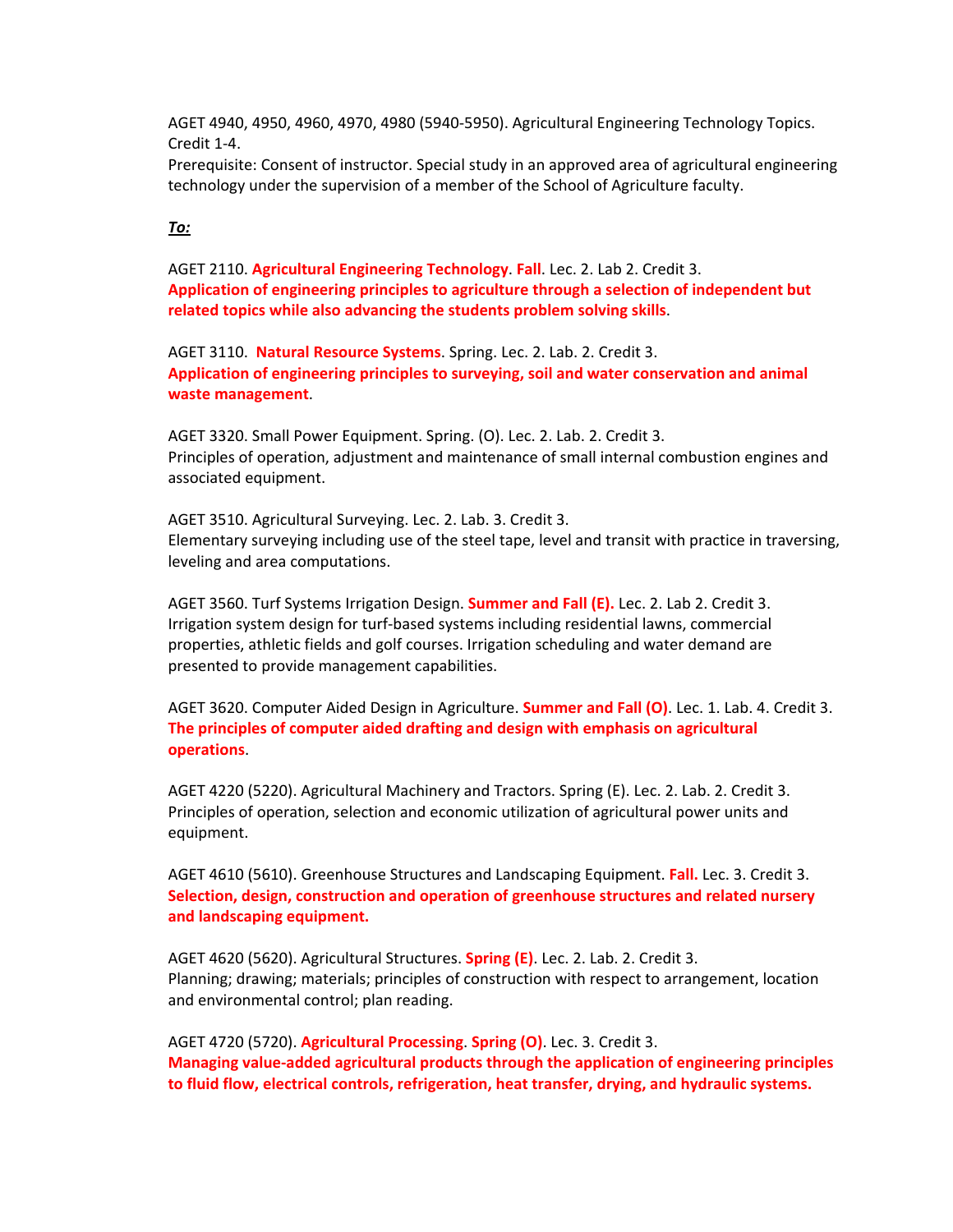AGET 4940, 4950, 4960, 4970, 4980 (5940‐5950). Agricultural Engineering Technology Topics. Credit 1‐4.

Prerequisite: Consent of instructor. Special study in an approved area of agricultural engineering technology under the supervision of a member of the School of Agriculture faculty.

**Motion.** Dr. Foster moved to approve the changes effective Spring 2011. The motion was seconded by Dr. Elsawy and carried.

# **VI. Approval of Course Addition, Deletion, Changes and Curriculum Changes from the Department of Manufacturing and Industrial Technology**

In a memorandum dated September 02, 2010, approval was requested for the following:

# Course Addition:

MIT 3000 Principles of Metal Casting Lec. 1. Lab. 2. Credit 2. Prerequisites: ENGR 1110, MIT 1110 and ME 3110. Principles of molding and casting aluminum, brass and gray iron. Use of cores, patterns and machine molding included.

Course Deletion: MIT 2010 Metal Casting Lec. 1, lab. 2, Cr. 2

# Course Changes:

# **From:**

**MIT 2063. Metal Manufacturing Technology.** Lec. 2. Lab. 2. Credit 3. Prerequisites: ENGR 1110 and MATH 1730. Machine tool functions and use of hand tools and machines used to forming metals.

# **To:**

**MIT 2063. Metal Manufacturing Technology.** Lec. 2. Lab. 2. Credit 3. Prerequisites: ENGR 1110, MIT1110 and MATH 1730. Machine tool functions, use of hand tools, precision measurement, welding and fabrication of metals.

### **From:**

**MIT 2400. Statics and Strength of Materials.** Lec. 2. Lab. 2. Credit 3. Prerequisite: MATH 1910 and PHYS 2010. This course is an introduction to concurrent force analyses, stresses, strains and combined stresses in structures and machines components.

### **To:**

**MIT 2400. Statics and Strength of Materials.** Lec. 2. Lab. 2. Credit 3. Prerequisite: MATH 1730 and PHYS 2010. This course is an introduction to concurrent force analyses, stresses, strains and combined stresses in structures and machines components.

### **From:**

**MIT 3130. Maintenance Technology I.** Lec. 3. Credit 3. Prerequisite: Junior Standing. Principles of organizing and controlling maintenance operations in industrial plants.

### **To:**

**MIT 3130. Maintenance Technology I.** Lec. 3. Credit 3. Prerequisite: Junior Standing, MIT 1110. Principles of organizing and controlling maintenance operations in industrial plants.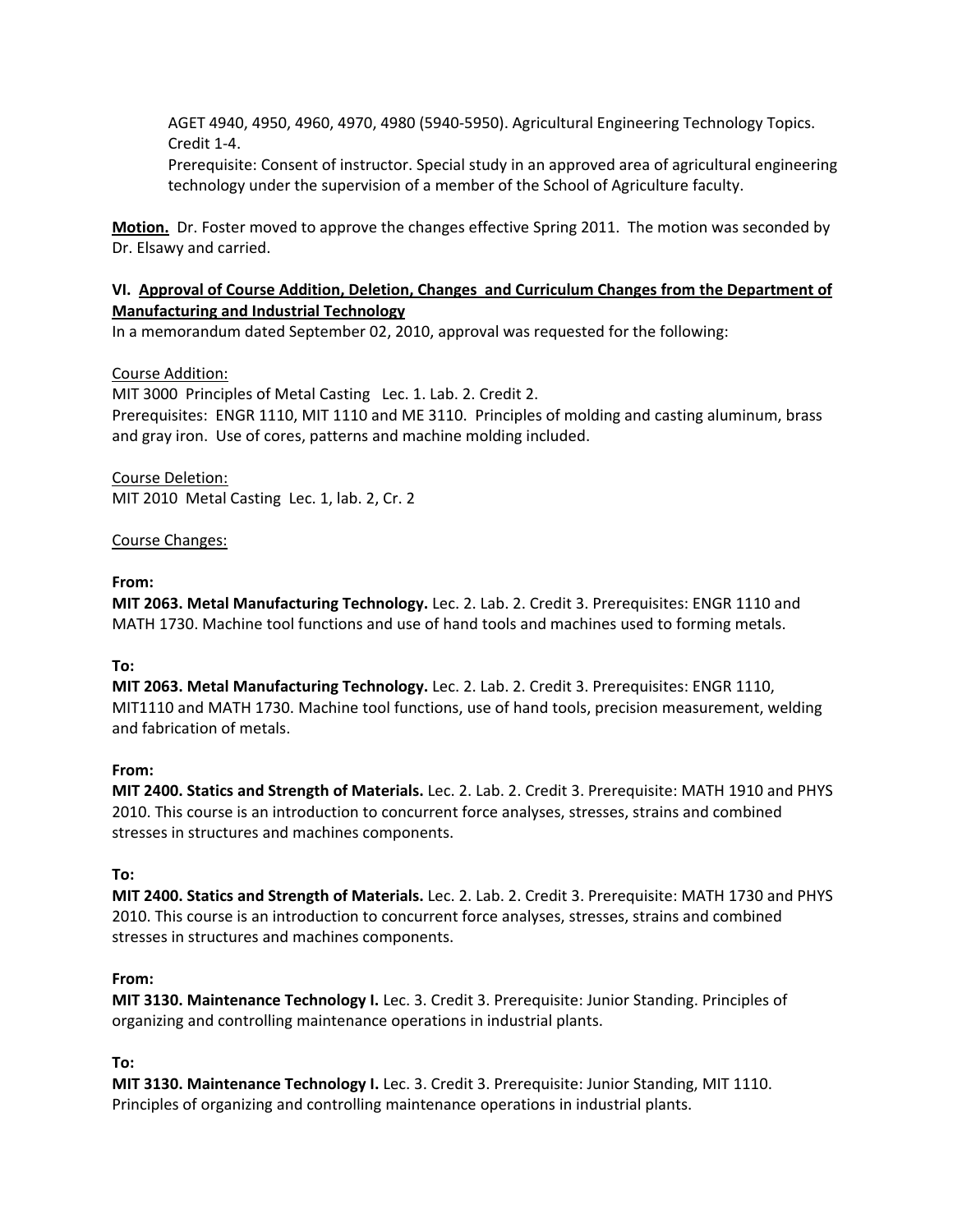# **From:**

**MIT 3200. Applied Electricity and Electronics.** Lec. 2. Lab. 2. Credit 3. Prerequisites: PHYS 2020. Fundamentals of electricity and electronics, basic circuits, motors, generators and power distribution, advanced electronic circuits, semiconductors and power supplies, electronic communication and data systems.

## **To:**

**MIT 3200. Applied Electricity and Electronics.** Lec. 2. Lab. 2. Credit 3. Prerequisites: PHYS 2020, MATH1730 and MATH 1910 or 1830. Fundamentals of electricity and electronics, basic circuits, motors, generators and power distribution, advanced electronic circuits, semiconductors and power supplies, electronic communication and data systems.

### **From:**

**MIT 3403. Machine Elements for Technologists.** Lec. 2. Lab. 2. Credit 3. Prerequisite: MIT 3301, ME 3110, PHYS 2010. Static and dynamic properties of materials. Principles of machine elements calculations, components selection, assembly and lubrication.

# **To :**

**MIT 3403. Applied Machine Elements.** Lec. 2. Lab. 2. Credit 3. Prerequisite: MIT 3301, ME 3110, PHYS 2010. Static and dynamic properties of materials. Principles of machine elements calculations, components selection, assembly and lubrication.

### **From:**

**MIT 3700. Manufacturing Cost Estimating.** Lec. 2. Credit 2. Prerequisite: Junior Standing. This is an experiential learning course where the students participate in solving an industrial problem. This course requires the application of computer‐aided design, bill of materials, manufacturing processes, process design, writing a report and presentation of the results.

### **To:**

**MIT 3700. Manufacturing Cost Estimating. Lec. 2. Credit 2.** Prerequisite: Junior Standing, MIT 1110. This is an experiential learning course where the students participate in solving an industrial problem. This course requires the application of computer‐aided design, bill of materials, manufacturing processes, process design, writing a report and presentation of the results.

### **From:**

**MIT 3710. Methods Design.** Lec. 2. Credit 2. Prerequisite: Junior Standing. Introduction to concepts and the practice of methods improvement and work measurement.

### **To:**

**MIT 3710. Methods Design and Work Measurement.** Lec. 2. Credit 2. Prerequisite: Junior Standing, MIT 1110. Introduction to concepts and the practice of methods improvement and work measurement.

### **From:**

**MIT 3730. Quality Assurance. Lec. 2. Credit 2.** Prerequisite: Junior Standing. Methods for controlling the quality of materials and products in production systems.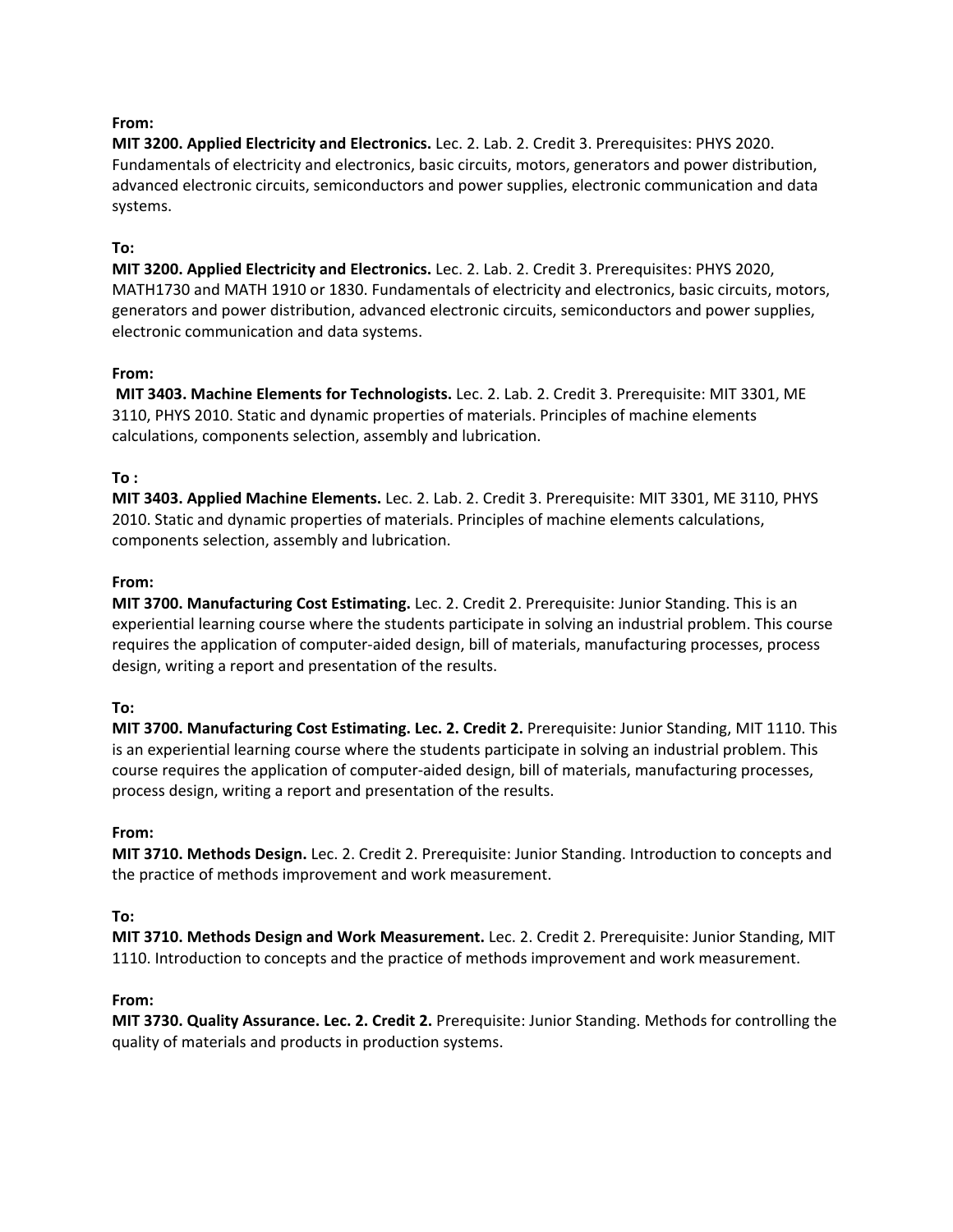### **To:**

**MIT 3730. Quality Assurance.** Lec. 2. Credit 2. Prerequisite: Junior Standing, MIT 1110. Methods for controlling the quality of materials and products in production systems.

# **From:**

**MIT 4310. Plant Layout and Materials Handling.** Lec. 2. Lab. 2. Credit 3. An analysis of materials movement within industrial organizations.

# **To:**

**MIT 4310. Plant Layout and Materials Handling.** Lec. 2. Lab. 2. Credit 3. Prerequisite: MIT 3301, MIT 3710. An analysis of materials movement within industrial organizations.

# **From:**

**MIT 4610. Industrial Technology Seminar. Lec. 1. Credit 1.** Prerequisite: Senior standing. Discussion and preparations of problems and topics pertinent to industrial technology.

# **To:**

**MIT 4610. Engineering Technology Seminar.** Lec. 1. Credit 1. Prerequisite: Senior standing. Discussion and preparations of problems and topics pertinent to engineering technology.

**Rational:** 1) The above requested changes are required to improve the courses rigor and outcomes and 2) improve the whole **BSIT** program outcomes to meet the challenging job market for our graduates.

**II. Curriculum Changes (see the attached curriculum sheet) Change the required MATH 1910 to MATH 1910 or 1830**

**Change the required PHYS 2010 to PHYS 2010 or 2110+2111**

**Change the required PHYS 2020 to PHYS 2020 or 2220+2121**

**Change the required CHEM 1010 to CHEM 1010 or 1110**

**Motion.** Dr. Elsawy moved to approve the changes effective Spring 2011. The motion was seconded by Dr. Foster.

A correction was made to the Curriculum Changes as follows:

From: PHYS 2220

To: PHYS 2120 +2121

A vote was taken and the motion carried.

# **VII. Approval of Course Deletions, Changes and Curriculum Changes from the Department of Computer Science**

In a memorandum dated August 25, 2010, approval was requested for the following:

Course Deletions:

CSC 2010 Introduction to Computer Science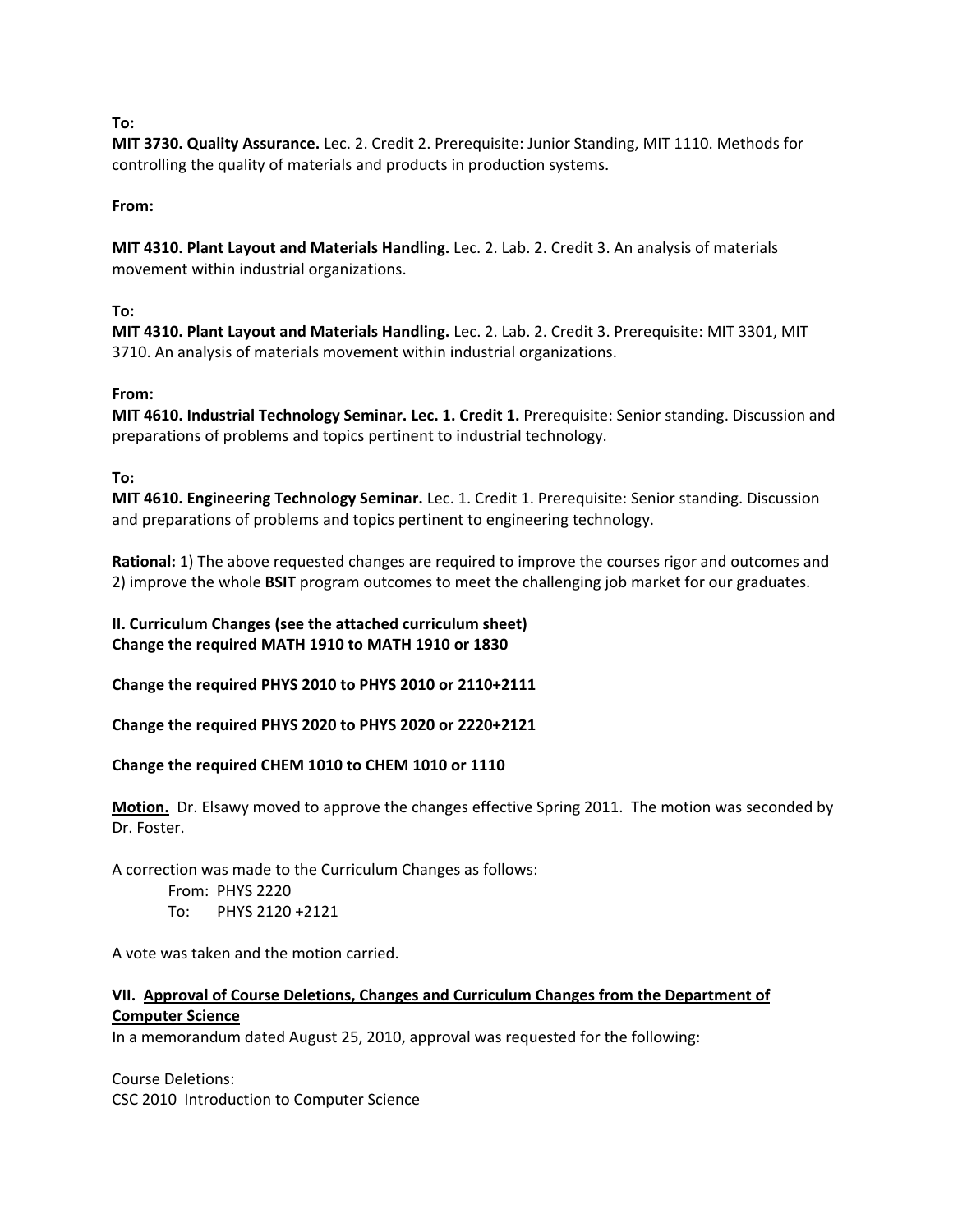CSC 2011 Introduction to Computer Science Laboratory CSC 2020 Data Structures & Programming Techniques CSC 2021 Data Structures & Programming Techniques Laboratory CSC 2300 C/C++ in Unix

### **Course Changes**:

### 1. Current description:

### **CSC (MATH, PHYS) 1020. First‐Year Connections. Rec. 2. Credit 1.**

This course is intended as a bridge course for students entering TTU from high school. The course is designed to strengthen the student's connection to TTU, the College of Arts and Sciences, and the appropriate department (CSC, MATH, or PHYS) by focusing on the enhancement of skills needed for academic success. This course engages the student in meaningful academic and non‐academic out‐of‐ the‐classroom activities, as learning occurs both in and out of the classroom. It emphasizes critical thinking, the formation of academic and social goals and support groups, and time‐management and study skills.

### Proposed description:

### **CSC (MATH, PHYS) 1020. First‐Year Connections. Rec. 2. Credit 1.**

This course is intended as a bridge course for students entering TTU from high school. The course is designed to strengthen the student's connection to TTU, the College of Arts and Sciences, and the appropriate department (CSC, MATH, or PHYS)-by focusing on the enhancement of skills needed for academic success. This course engages the student in meaningful academic and non‐academic out‐of‐ the‐classroom activities, as learning occurs both in and out of the classroom. It emphasizes critical thinking, the formation of academic and social goals and support groups, and time‐management and study skills.

Effective date: Fall 2011

#### 2. Current description:

### **CSC 1100. Introduction to Computing. Lec. 3. Credit 3.**

Credit cannot be obtained for CSC 1100 in addition to credit for either DS 2810 or FOED 3240. Use of software for word processing, spreadsheets, database, etc., on a personal computer; organization of computer hardware. (For CSIT option and non‐computer science majors only.)

#### Proposed description:

### **CSC 1100. Introduction to Computing. Lec. 3. Credit 3.**

Credit cannot be obtained for CSC 1100 in addition to credit for either DS 2810 or FOED 3240. Use of software for word processing, spreadsheets, database, etc., on a personal computer; organization of computer hardware. (For CSIT option and non-computer science majors only.)

Effective date: Fall 2011

#### 3. Current description:

#### **CSC 4300 (5300). Database Management Systems. Lec. 3. Credit 3.**

Prerequisites: CSC 2400 and CSC 2710. Organization and management of large data files; data definition; database models; query languages; crash recovery; concurrency control; case studies.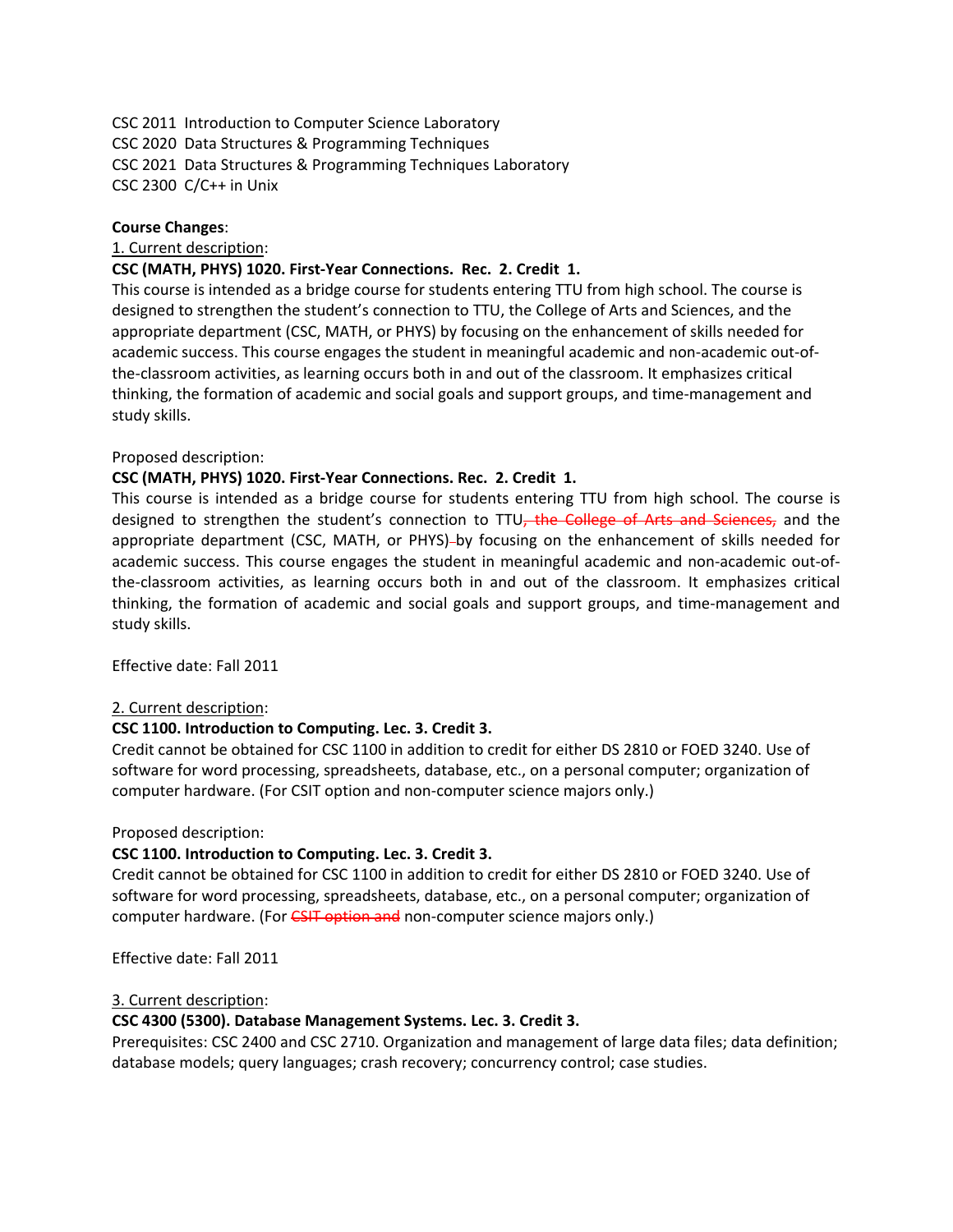Proposed description:

### **CSC 4300 (5300). Database Management Systems. Lec. 3. Credit 3.**

Prerequisites: CSC 2400 and CSC 2710 Junior standing and CSC 2110, 2111. Organization and management of large data files; data definition; database models; query languages; crash recovery; concurrency control; case studies.

Effective date: Spring 2011

### 4. Current description:

### **CSC 4950. Capstone Project. Lec. 3. Credit 3.**

Prerequisites: CSC 3700 and CSC 3400. All graduating seniors are required to complete a capstone project during their senior year. This is a significant project that a student works on individually (under the guidance of a faculty member) which culminates in a portfolio review, scholarly paper (or technical report) and an oral presentation.

### Proposed description:

### **CSC 4950. Capstone Project. Lec. 3. Credit 3.**

Prerequisites: CSC 3700 and CSC 3400 or WEBD 4975. All graduating seniors are required to complete a capstone project during their senior year. This is a significant project that a student works on individually (under the guidance of a faculty member) which culminates in a portfolio review, scholarly paper (or technical report) and an oral presentation.

Effective date: Spring 2011

### 5. Current description:

### **CSC 4990. Computer Science Internship. Credit 3 or 6.**

Prerequisite: CSC 3030. See instructor prior to enrolling. Part-time employment in a professional or institutional situation related to the student's area of concentration in computer science. This course may be taken as two 3‐hour courses or one 6‐hour course.

#### Proposed description:

#### **CSC 4990. Computer Science Internship. Credit 3 or 6.**

Prerequisite: Department approval, CSC 3030, and CSC 3550. See instructor prior to enrolling. Part-time employment in a professional or institutional situation related to the student's area of concentration in computer science. This course may be taken as two 3‐hour courses or one 6‐hour course. The 6‐hour option will be approved in only very limited circumstances.

Effective date: Spring 2011

6. Curriculum clean‐up – either Banner or introductory sequence clean up

#### A. Current description:

### **CSC 2400. Design of Algorithms. Lec. 3. Credit 3.**

Prerequisites: CSC 1610 and either CSC 2110 and CSC 2111 or CSC 2020 and 2021. Prerequisite or concurrent enrollment: MATH 1920. Advanced data structures and applications, problem solving strategies, heuristics, complexity of algorithms.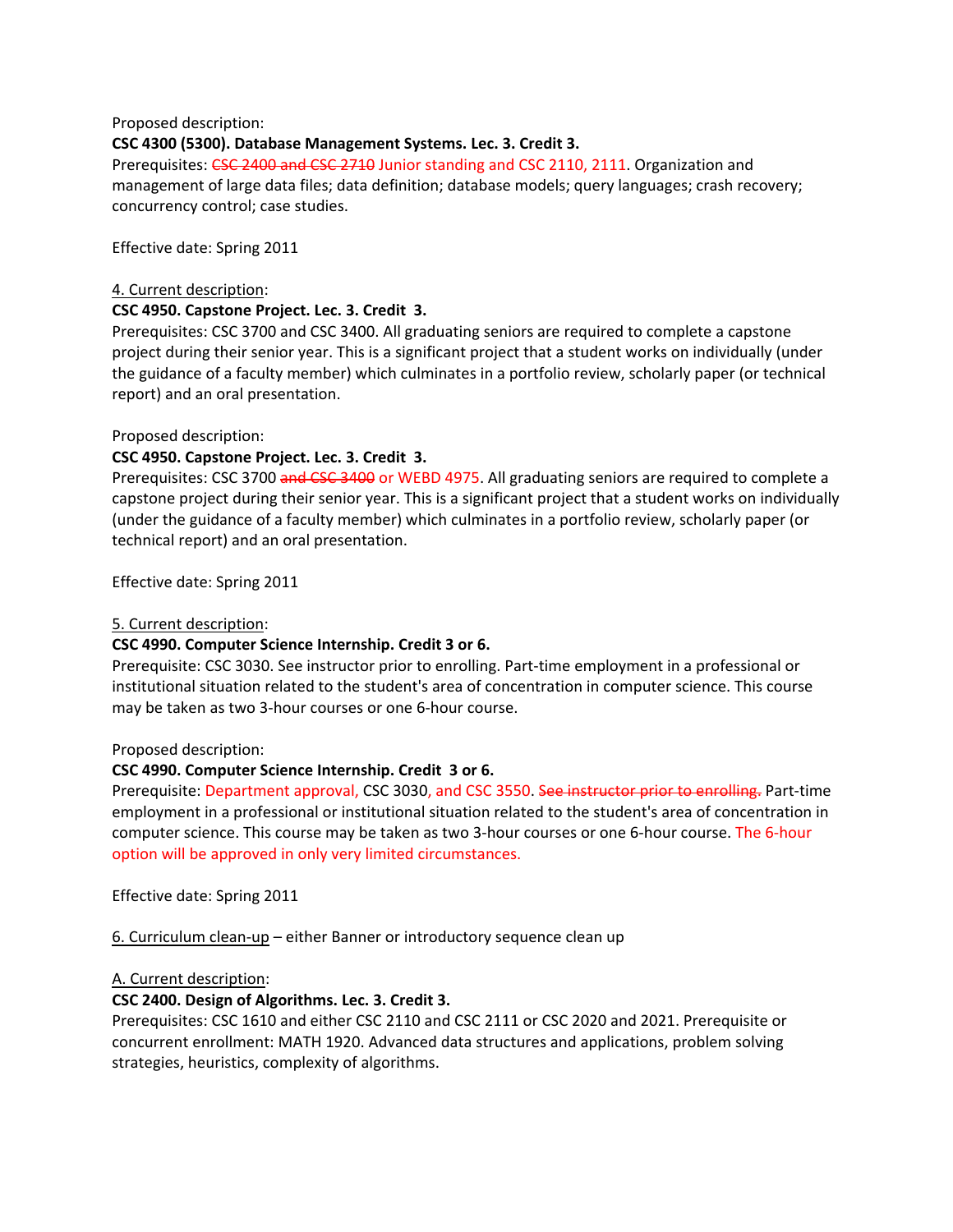### Proposed description:

### **CSC 2400. Design of Algorithms. Lec. 3. Credit 3.**

Prerequisites: CSC 1610, and either CSC 2110, 2111 or CSC 2020 and 2021 and MATH 1920. Prerequisite or concurrent enrollment: MATH 1920. Advanced data structures and applications, problem solving strategies, heuristics, complexity of algorithms. MATH 1920 may be taken concurrently.

#### B. Current description:

### **CSC 2710. Foundations of Computer Science. Lec. 3. Credit 3.**

Prerequisites: CSC 1610, CSC 2110, 2111 or CSC 2020, 2021 or concurrent enrollment in CSC 2110, 2111 or CSC 2020, 2021. Application of discrete structures to model computational processes; techniques for analysis of algorithms; automata and concepts of language theory.

Proposed description:

### **CSC 2710. Foundations of Computer Science. Lec. 3. Credit 3.**

Prerequisites: CSC 1610, CSC 2110, 2111 or CSC 2020, 2021 or concurrent enrollment in CSC 2110, 2111 or CSC 2020, 2021. Application of discrete structures to model computational processes; techniques for analysis of algorithms; automata and concepts of language theory. CSC 2110 and 2111 may be taken concurrently.

### C. Current description:

### **CSC 3020. Numerical Methods. Lec. 3. Credit 3.**

Prerequisites: MATH 1920 and CSC 2020, 2011 or CSC 2100 or ENGR 1120. Linear and non‐linear equations; convergence and error analysis; quadrature; interpolation; numerical differentiation and integration; first order differential equations; boundary value problems; approximation of functions.

#### Proposed description:

### **CSC 3020. Numerical Methods. Lec. 3. Credit 3.**

Prerequisites: MATH 1920 and CSC 2020, 2011 or CSC 2100 or ENGR 1120. Linear and non-linear equations; convergence and error analysis; quadrature; interpolation; numerical differentiation and integration; first order differential equations; boundary value problems; approximation of functions.

#### D. Current description:

### **CSC 3030. Practical and Professional Issues in Computer Science. Lec. 1. Lab. 1. Credit 1.**

Prerequisite: Junior standing and CSC 2110, 2111 or CSC 2020, 2021. Required for all computer science majors, including transfer students. Written, oral, and audio‐visual communication in computer science; presentation techniques, report preparation, and technical correspondence. Social, ethical, and career aspects of computing.

#### Proposed description:

### **CSC 3030. Practical and Professional Issues in Computer Science. Lec. 1. Lab. 1. Credit 1.**

Prerequisite: Junior standing and CSC 2110, 2111 or CSC 2020, 2021. Required for all computer science majors, including transfer students. Written, oral, and audio‐visual communication in computer science; presentation techniques, report preparation, and technical correspondence. Social, ethical, and career aspects of computing.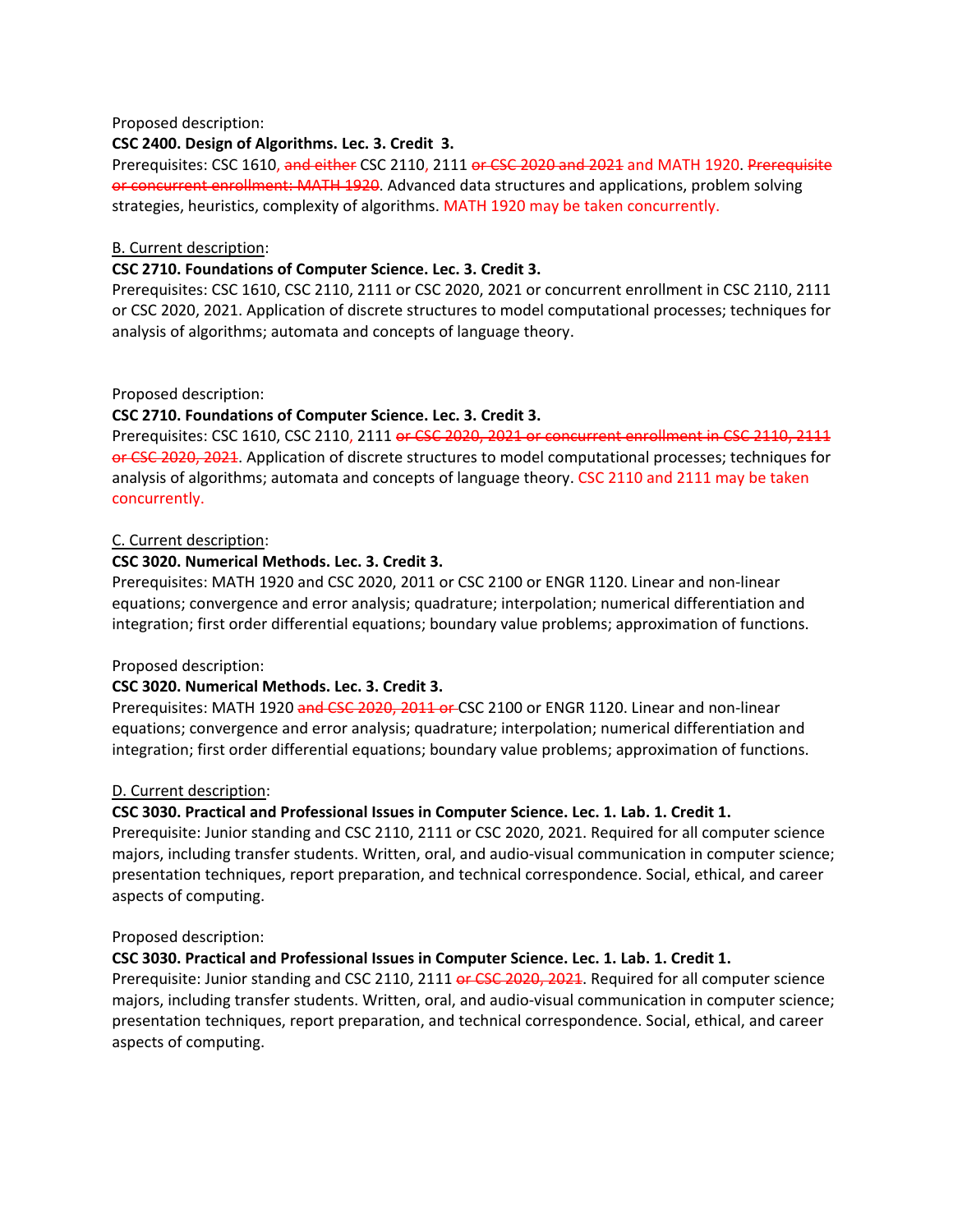## E. Current description:

# **CSC 3310. Computer Logic and Sequential Design. Lec. 3. Credit 3.**

Prerequisites: CSC 1610 and CSC 2010, 2011 or CSC 2100. Number systems and codes; Boolean algebra and logic gates; combinational logic MSI and LSI circuits; ROM; flip-flops; clocked sequential circuits; logic design for counters, registers and RAM.

### Proposed description:

# **CSC 3310. Computer Logic and Sequential Design. Lec. 3. Credit 3.**

Prerequisites: CSC 1610 and CSC 2010, 2011 or CSC 2100. Number systems and codes; Boolean algebra and logic gates; combinational logic MSI and LSI circuits; ROM; flip-flops; clocked sequential circuits; logic design for counters, registers and RAM.

### F. Current description:

### **CSC 3340. Deterministic Computer Models. Lec. 3. Credit 3.**

Prerequisites: CSC 2020, CSC 2021, and MATH 2010. Formulation and application of the models of linear, non‐linear, integer and dynamic programming including computer solutions of the algorithms.

### Proposed description:

### **CSC 3340. Deterministic Computer Models. Lec. 3. Credit 3.**

Prerequisites: CSC 2020, CSC 2021, CSC 2110, 2111 and MATH 2010. Formulation and application of the models of linear, non‐linear, integer and dynamic programming including computer solutions of the algorithms.

### G. Current description:

### **CSC 3400. Distributed and Net‐Centric Programming. Lec. 3. Credit 3.**

Prerequisites: CSC 2400 and CSC 2120, 2121 or CSC 2300. Concepts in networking, operating systems, distributed computing and programming languages. Application of these issues to web application design.

### Proposed description:

### **CSC 3400. Distributed and Net‐Centric Programming. Lec. 3. Credit 3.**

Prerequisites: CSC 2400 and CSC 2120, 2121 or CSC 2300. Concepts in networking, operating systems, distributed computing and programming languages. Application of these issues to web application design.

### H. Current description:

### **CSC 3402. Distributed and Net‐Centric Programming for Engineers. Lec. 2. Credit 2.**

Prerequisites: CSC 2400 and CSC 2120, 2121 or CSC 2300. Concepts in networking, operating systems, distributed computing and programming languages. Credit cannot be earned for CSC 3402 in addition to credit for CSC 3400.

Proposed description:

### **CSC 3402. Distributed and Net‐Centric Programming for Engineers. Lec. 2. Credit 2.**

Prerequisites: CSC 2400 and CSC 2120, 2121 or CSC 2300. Concepts in networking, operating systems, distributed computing and programming languages. Credit cannot be earned for CSC 3402 in addition to credit for CSC 3400.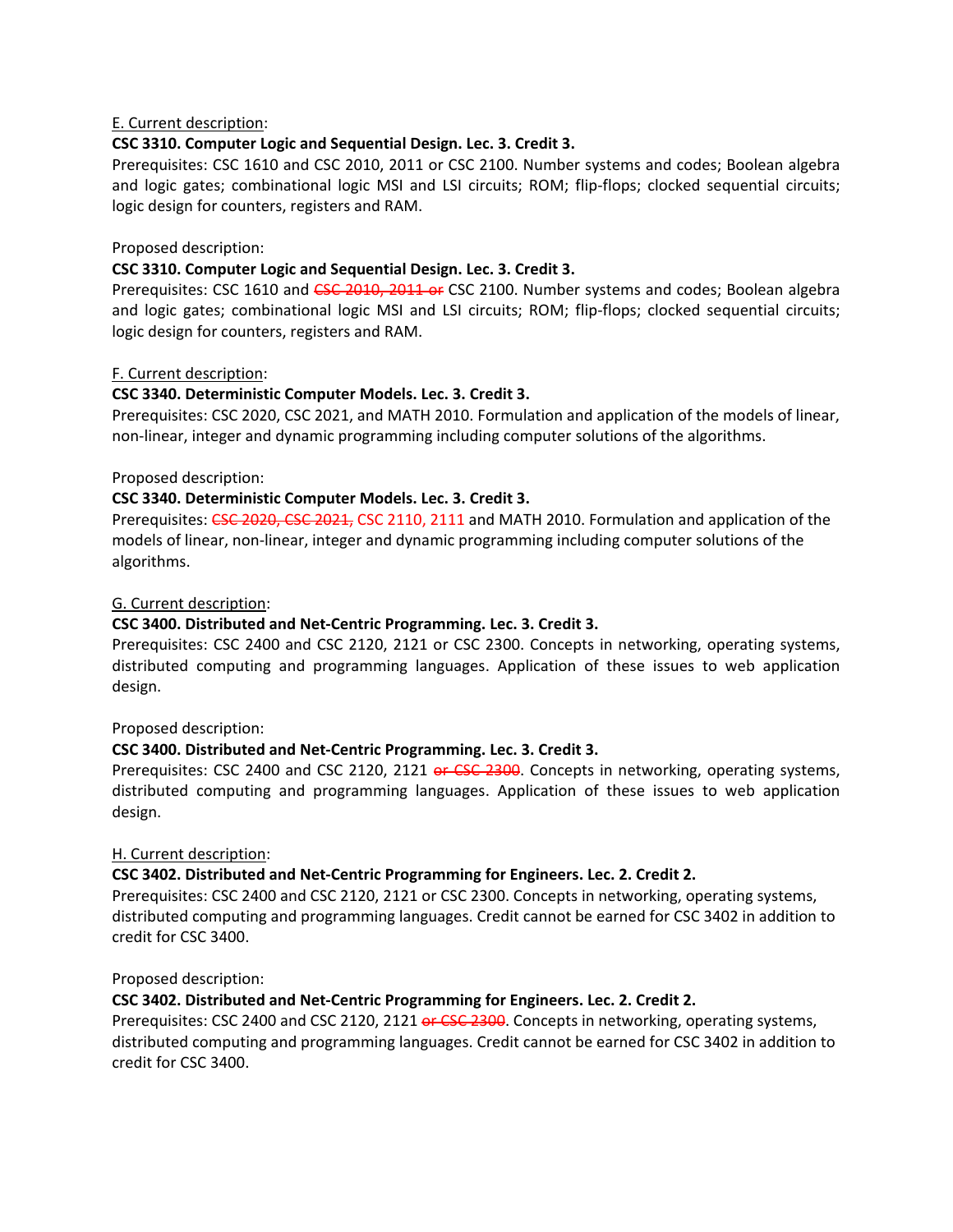### I. Current description:

### **CSC 3410. Computer Organization and Assembly Language Programming. Lec. 3. Credit 3.**

Prerequisites: CSC 2020, CSC 2021 or consent of instructor. Computer organization and architecture; machine language; assembly language programming techniques.

#### Proposed description:

#### **CSC 3410. Computer Organization and Assembly Language Programming. Lec. 3. Credit 3.**

Prerequisites: CSC 2020, CSC 2021 or consent of instructor CSC 2110, 2111. Computer organization and architecture; machine language; assembly language programming techniques.

### J. Current description:

### **CSC 3700. Software Analysis and Design. Lec. 3. Credit. 3.**

Prerequisites: CSC 2400 and CSC 2120, 2121 or CSC 2300. Introduction to life cycle/process models, software requriements anaylsis, software design, software testing and configuration management.

### Proposed description:

### **CSC 3700. Software Analysis and Design. Lec. 3. Credit. 3.**

Prerequisites: CSC 2400 and CSC 2120, 2121 or CSC 2300. Introduction to life cycle/process models, software requirements analysis, software design, software testing and configuration management.

### K. Current description:

### **CSC 4100 (5100). Operating Systems. Lec. 3. Credit 3.**

Prerequisites: CSC 2110, 2111 or CSC 2300 and CSC 3410 or ECE 3120. A historical perspective of operating systems; overview of modern systems; processor, storage and process management; virtual memory; deadlocks; concurrent processing and programming; protection; case studies.

#### Proposed description:

### **CSC 4100 (5100). Operating Systems. Lec. 3. Credit 3.**

Prerequisites: CSC 2110, 2111 or CSC 2300 and either CSC 3410 or ECE 3120. A historical perspective of operating systems; overview of modern systems; processor, storage and process management; virtual memory; deadlocks; concurrent processing and programming; protection; case studies.

### L. Current description:

### **CSC 4200 (5200). Computer Networks. Lec. 3. Credit 3.**

Prerequisites: CSC 2400, CSC 2710, and CSC 2110, CSC 2111 or CSC 2300. Data communications and computer networks; network models and protocols; local area networks; data security.

#### Proposed description:

#### **CSC 4200 (5200). Computer Networks. Lec. 3. Credit 3.**

Prerequisites: CSC 2400, CSC 2710, and CSC 2110, CSC 2111 or CSC 2300. Data communications and computer networks; network models and protocols; local area networks; data security.

### M. Current description:

### **CSC 4575 (5575). Information Assurance and Security. Lec. 3. Credit 3.**

Prerequisites: Junior standing and CSC 2110, 2111 or CSC 2020, 2021. IAS fundamentals, IAS policies and models, access control, malicious codes, vulnerability analysis, network security, database security, program security, and basic cryptography.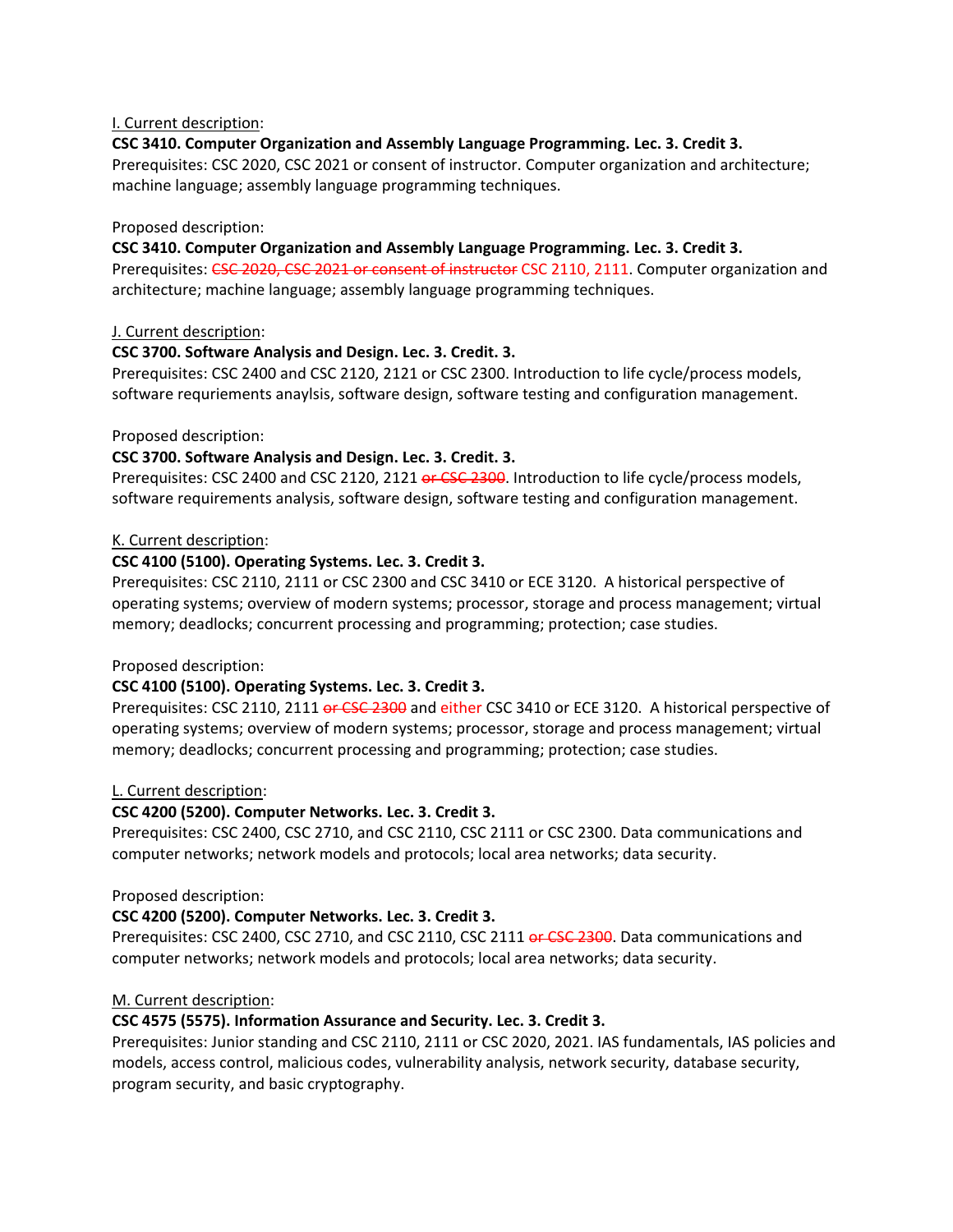### Proposed description:

# **CSC 4575 (5575). Information Assurance and Security. Lec. 3. Credit 3.**

Prerequisites: Junior standing and CSC 2110, 2111 or CSC 2020, 2021. IAS fundamentals, IAS policies and models, access control, malicious codes, vulnerability analysis, network security, database security, program security, and basic cryptography.

## N. Current description:

### **CSC 6750. Parallel Programming. Lec. 3. Cr. 3.**

Prerequisites: CSC 2300/CSC 2100, CSC 2400. Hands‐on experience in implementing various parallel programming techniques on available resources. Introduction to parallel computing architectures and programming paradigms, theoretical and practical aspects of parallel programming and problem solving, functional and data decompositions. Design of parallel algoriths and parallel programming techniques, including POSIX threads. Message passing Interface (MPI, PVM).

# Proposed description:

# **CSC 6750. Parallel Programming. Lec. 3. Cr. 3.**

Prerequisites: CSC 2300/CSC 2100 and CSC 2400. Hands-on experience in implementing various parallel programming techniques on available resources. Introduction to parallel computing architectures and programming paradigms, theoretical and practical aspects of parallel programming and problem solving, functional and data decompositions. Design of parallel algorithms and parallel programming techniques, including POSIX threads. Message passing Interface (MPI, PVM).

Effective date: Spring 2011

## **Curriculum Changes**:

### 1. Current description of CSC minor:

A Computer Science minor should have completed CSC 2020/2021, plus 6 hours of upper division computer science courses for a total of at least 15 hours in Computer Science (not to include CSC 1100 or CSC 1070).

### Proposed description:

A Computer Science minor should have completed <del>CSC 2020/2021</del> CSC 2110/2111, plus 6 hours of upper division computer science courses for a total of at least 15 hours in Computer Science (not to include CSC 1100 or CSC 1070).

**Motion.** Dr. Talbert moved to approve the deletions and changes. The motion was seconded by Dr. Robinson and carried.

### **VIII. Approval of Curriculum Changes from the College of Education**

In a memorandum dated September 9, 2010, approval was requested for the following:

### Curriculum Changes:

- **A. Additions: Prerequisite Admission to the teacher Education Program**
- **Early Childhood Special Education**
	- o ECSP 3001 Curriculum for Infant/Toddler/Preschool